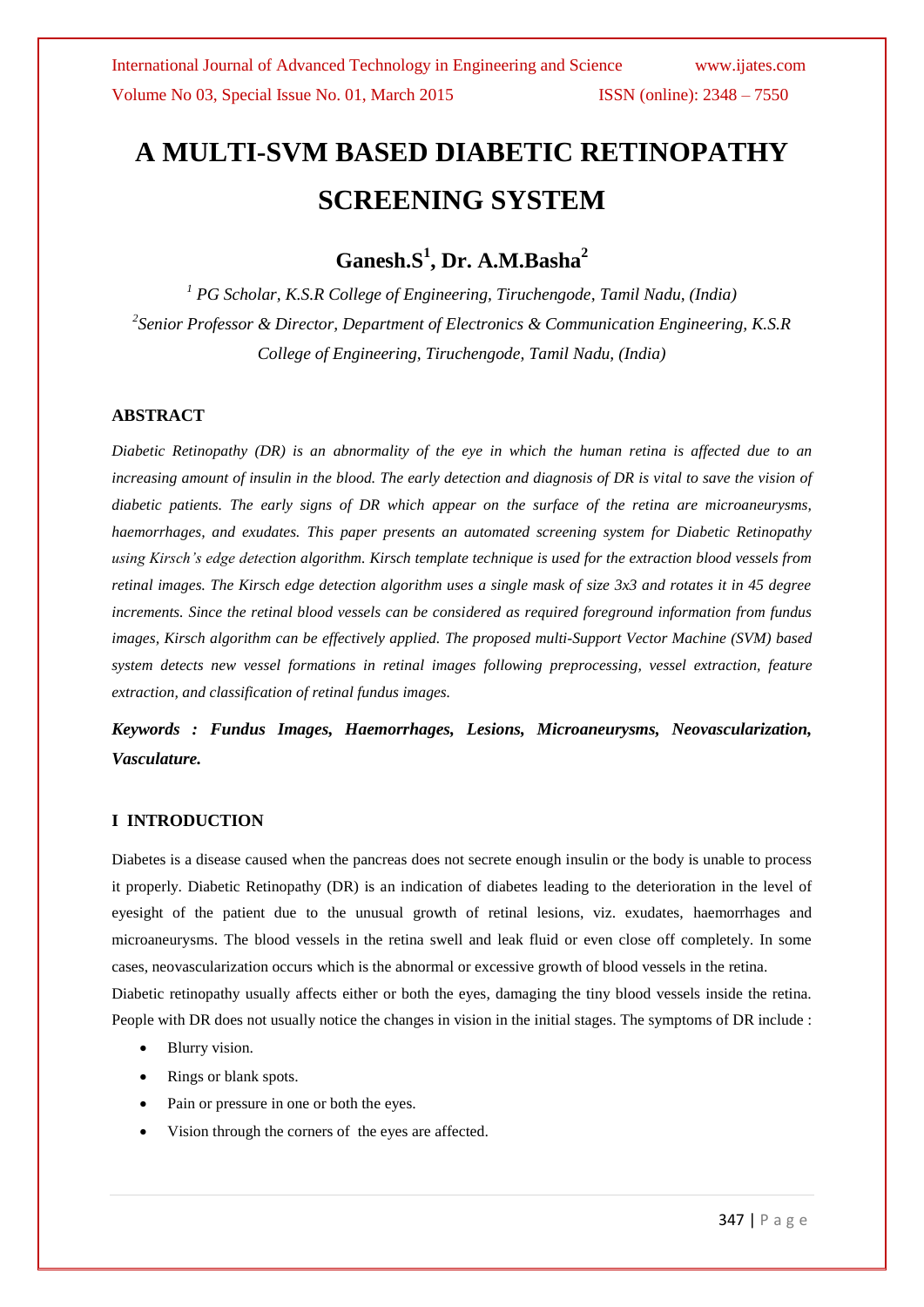DR is analyzed by the abnormal growth of retinal lesions. Microaneurysms are tiny swellings in the walls of the blood vessels which appear as small, round, red spots. They arise due to the rapid growth of weakened capillaries attempting to revascularize the affected retina. Microaneurysms are not permanent features appearing on the retina due to retinopathy, they may even disappear. Sudden appearance of numerous microaneurysms is an indication of worsening of the disease. Exudates are fluids that have been slowly discharged out of the tissues due to rupturing of the walls of blood vessels. Hard exudates consist of lipoproteins and other proteins leaking through abnormal retinal vessels. They appear as yellow organic deposits which may include fats, oils, waxes etc. Haemorrhages occur due to the bursting of weakened capillaries. They appear as small dots, or larger blot haemorrhages present within the densely packed deeper layers of the retina. Microinfarcts or soft exudates appear in the advanced stages of the disease due to vascular occlusion and they appear as white lesions with vague margins and forms a depressed area when healed, due to tissue loss.

Diabetic retinopathy is divided into several stages such as mild, moderate, severe and proliferative DR as explained below :

(a) Mild non-proliferative retinopathy: Microaneurysms, i.e., small swellings in the tiny blood vessels of the retina will be formed in this stage.

(b) Moderate non-proliferative retinopathy: As the disease progresses, some blood vessels that nourish the retina are blocked.

(c) Severe non-proliferative retinopathy: Many more blood vessels are blocked, depriving several areas of the retina of their blood supply. The affected areas of the retina begin to show sign of ischemia (lack of oxygen) such as blot hemorrhages, bleeding of the veins and intra-retinal micro-vascular abnormalities.

(d) Proliferative diabetic retinopathy (PDR): At this advanced stage, the vasoproliferative factors produced by the retina begin to trigger the growth of new blood vessels. These new blood vessels are abnormal and fragile.

The disease/no disease automated grading system do provide benefits, but an additional objective is to develop a system capable of triaging images. This should include the ability to detect and prioritize DR images to ensure immediate attention and treatment. The automatic detection of DR has received a lot of research attention, with studies investigating microaneurysms and haemorrhages and exudate detection [1-12].

Zhang[13] proposed a modified matched filter that used double sided thresholding. The main emphasis was not on the increased segmentation of new vessels, but instead the reduction of the false response to exudates which can cause large local densities on the segmented map and therefore can be mistaken for new vessels. B.Zhang [14] applied the matched filter with the first-order derivative of the Gaussian to reduce the false response to exudates. Ramlugun [15] described a small vessel extraction technique, the main contribution was the varying of the clip limit for contrast limited adaptive histogram equalization (CLAHE) to allow more contrast for small vessels. The following new vessel detection methods applied vessel segmentation prior to the described analysis methods.

Daxer[16] and Karperien [17] both described the retinal vasculature as a fractal and used the fractal dimension to quantify its complexity to indicate the presence of new vessel growth. Jelinek[18] extracted morphological features based on data obtained from the application of the derivatives of Gaussian wavelets to the vessel skeleton. Goatman [19] developed a comprehensive set of 15 features including the number of vessel segments,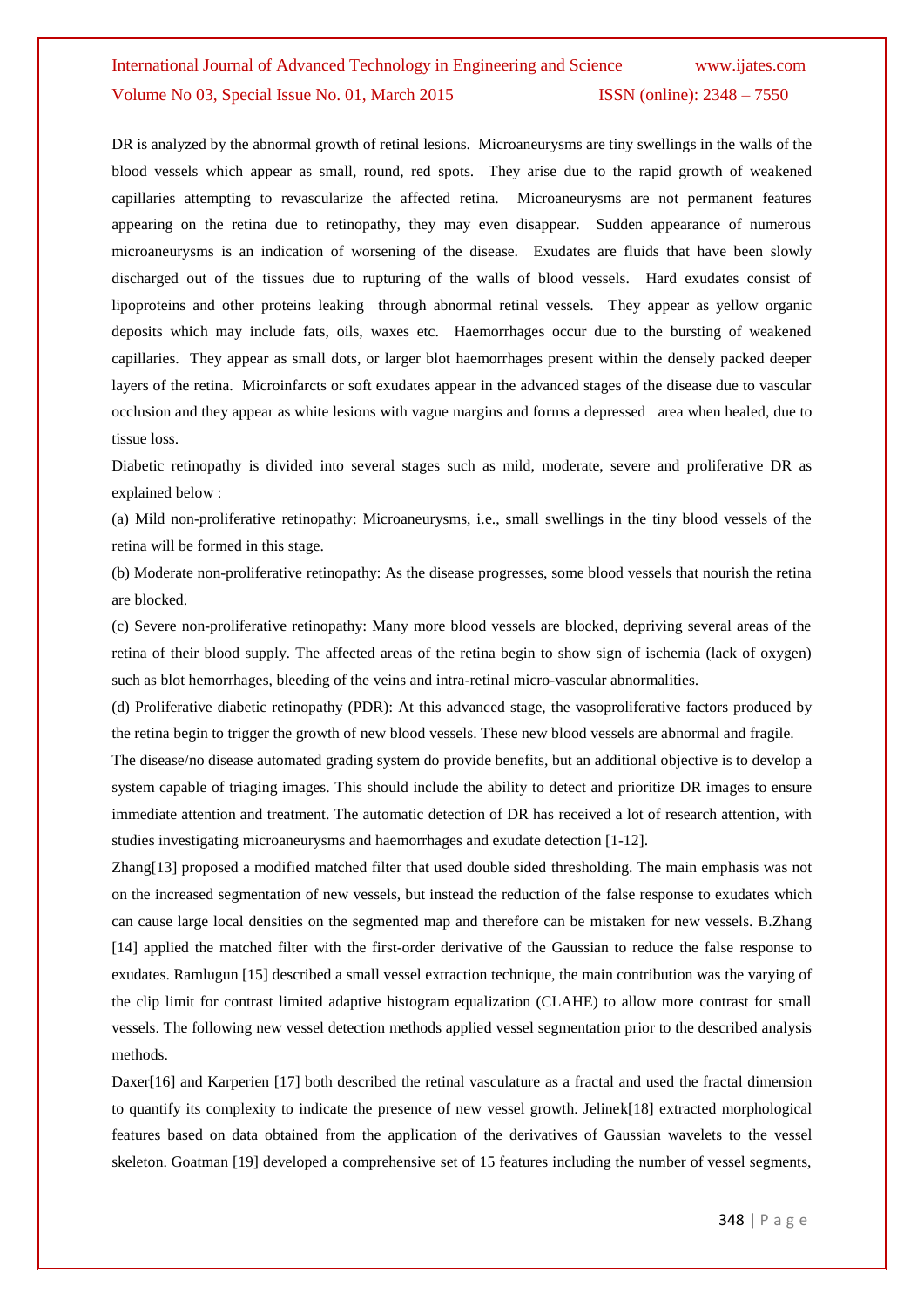the mean vessel wall gradient and various tortuosity measures to detect new vessels on the optic disc. Akram [20] proposed a Gaussian mixture model based classifier with a 5 dimensional feature set based on intensity and gradient values. Hassan[21] used just two local features, the number of vessels and the area of vessels within a small scanning sub-window to indicate new vessels.

R.A. Welikala, V. Tah, T.H. Williamson [22] proposed a method in which the majority of normal vasculature was removed from the vessel map to simplify new vessel detection. Statistical texture measures calculated using the grey level co-occurrence matrix (GLCM) were applied by Frame [23] to identify irregular distributions of pixel intensities associated with neovascularization. Acharya [24] calculated texture features from the GLCM and the run length matrix to identify the stage of DR. Agurto [25] utilized multi-scale amplitude modulation frequency modulation (AM-FM) methods for spectral texture analysis to characterize differ-ent retinal structures, including new vessels. However, later work by Agurto [26] involved AM-FM along with granulometry and vessel segmentation to detect new vessels on the optic disc.

M.Usman Akram, Shehzad Khalid, Anam Tariq and M.Younus Javed [27] proposed a new method for detection of abnormal blood vessels and grading of proliferative diabetic retinopathy using multivariate m-Medoids based classifier. The system extracts the vascular pattern and optic disc using a multilayered thresholding technique and Hough transform respectively. It grades the fundus image in different categories of proliferative diabetic retinopathy using classification and optic disc coordinates.

True comparisons on the results are difficult to make in some of the above papers as no standard datasets have been used for testing. Also, the testing becomes too slow as the number of hidden layers increases in the backpropagation algorithm used and the algorithm diverges unless the covariance values are regularized.

#### **II PROBLEM DESCRIPTION**

Diabetic Retinopathy is a complication of diabetes which causes vision impairment on patients with diabetes for 10 years and above. The disease affects the circulatory system of the human body, including that of the retina. Thus oxygen supply to the visual system is reduced to a bigger extent and it causes swellings on the retinal vessels. Also retinal lesions are formed which includes haemorrhages, microaneurysms and exudates. These are the symptoms for the disease, which will not be visible in the initial stages of the disease. Therefore, unless the patient takes regular examination of the disease, it cannot be identified and thus not cured.

This paper puts forward a system with which the severity of the disease can be identified by examining the retinal photograph of the patient. The retinal photograph of the patient is examined by this automated system and by studying the retinal features of the patient from this retinal photograph, the disease classification will be done by this system.

For this purpose, the authors have implemented a technique called Kirsch's edge detection algorithm which automatically detects the newly formed edges in the retina. The method also sets and resets new threshold values by itself which helps in this automated detection technique.

Retinal features are extracted to analyze the changes in each stage of the disease. So by using these feature values, the threshold can be set such that the proposed multi-SVM based system automatically classifies the stages of the disease by analyzing the particular range of feature values.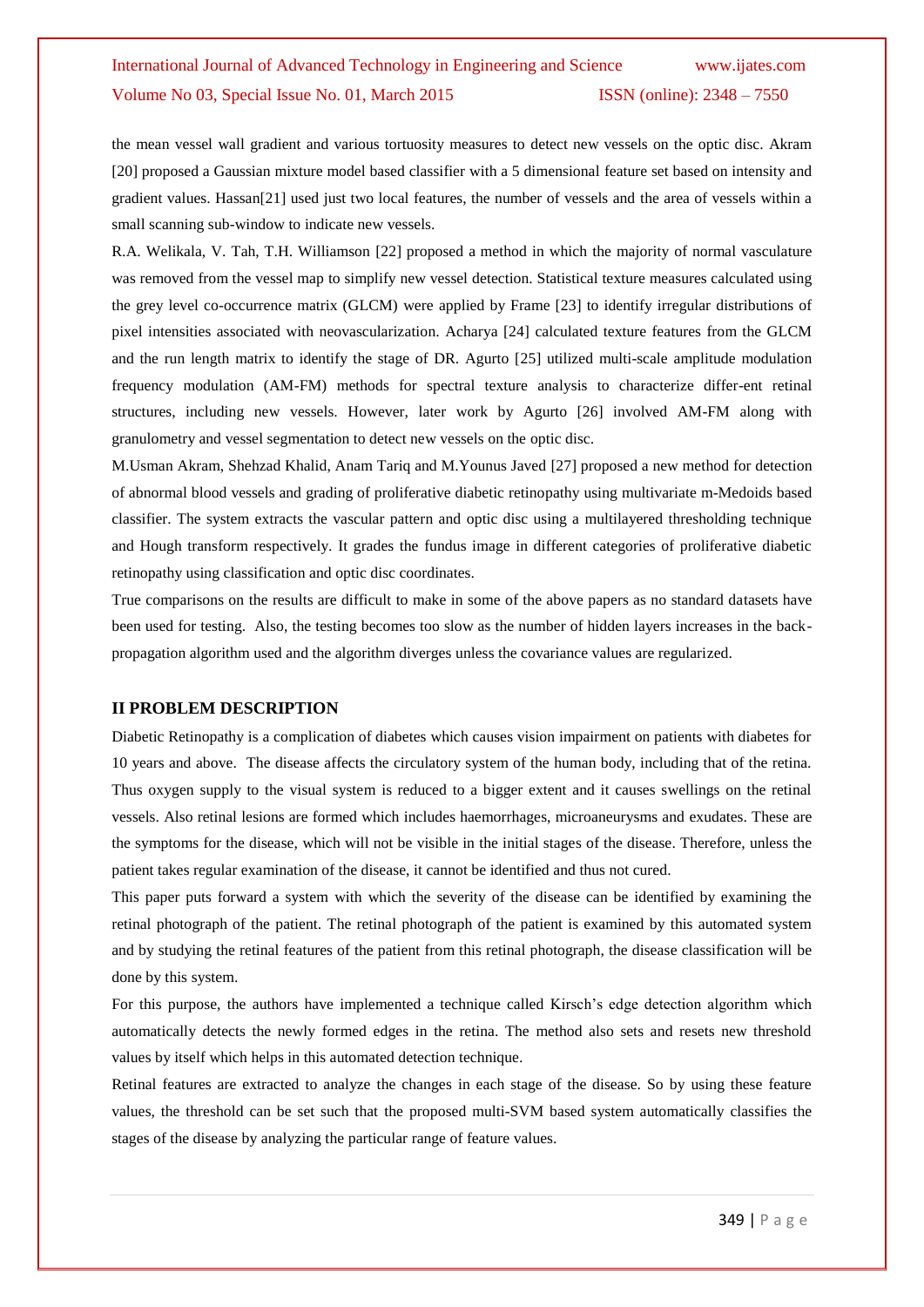### **III METHODOLOGY**

As the number of diabetes affected people are increasing worldwide, the need for automated detection methods of diabetic retinopathy is very much significant. In order to have an automated system to automatically detect diabetic retinopathy, a computer has to interpret and analyze digital images of the retina. Fig.1 shows the flow chart of the proposed system.

As said in the flowchart, the steps followed include preprocessing, vessel extraction, feature extraction and classification. The preprocessing is done to enhance the data images prior to computational preprocessing. Preprocessing commonly involves removing low-frequency background noise, normalizing the intensity of the individual particles in images, removing reflections and masking portions of images. Preprocessing of the fundus image can significantly increase the reliability of an optical inspection.

Vessel extraction step extracts the blood vessels from the retinal images and helps for extracting the features from them. The classification process categorizes the disease into the corresponding severity stages by the feature values obtained by performing feature extraction. This paper presents a multiple-Support Vector Machine (SVM) learning technique by which the weakness of simple SVM classifier of just clustering into two data-sets has been overcome.



**Figure 1: Flow-chart of the proposed system.**

#### **3.1 Vessel Extraction**

The extraction of retinal blood vessel is an essential step for the diagnosis of various eye diseases. Retinal images of humans play a crucial role in the detection and diagnosis of several eye diseases by the oculists. The information about blood vessels, such as length, width, diameter and branching pattern, can help to diagnose the symptom of diseases. With the help of computer aided diagnosis (CAD), the success rate of the treatment of these diseases may increase significantly.

#### **3.1.1 Kirsch's Method of Edge Detection**

Edge detection is a process of identifying the pixel values in order to get frequent and abrupt changes. Kirsch templates of size 3x3 are used for the extraction of blood vessels from retinal image. Edge information of a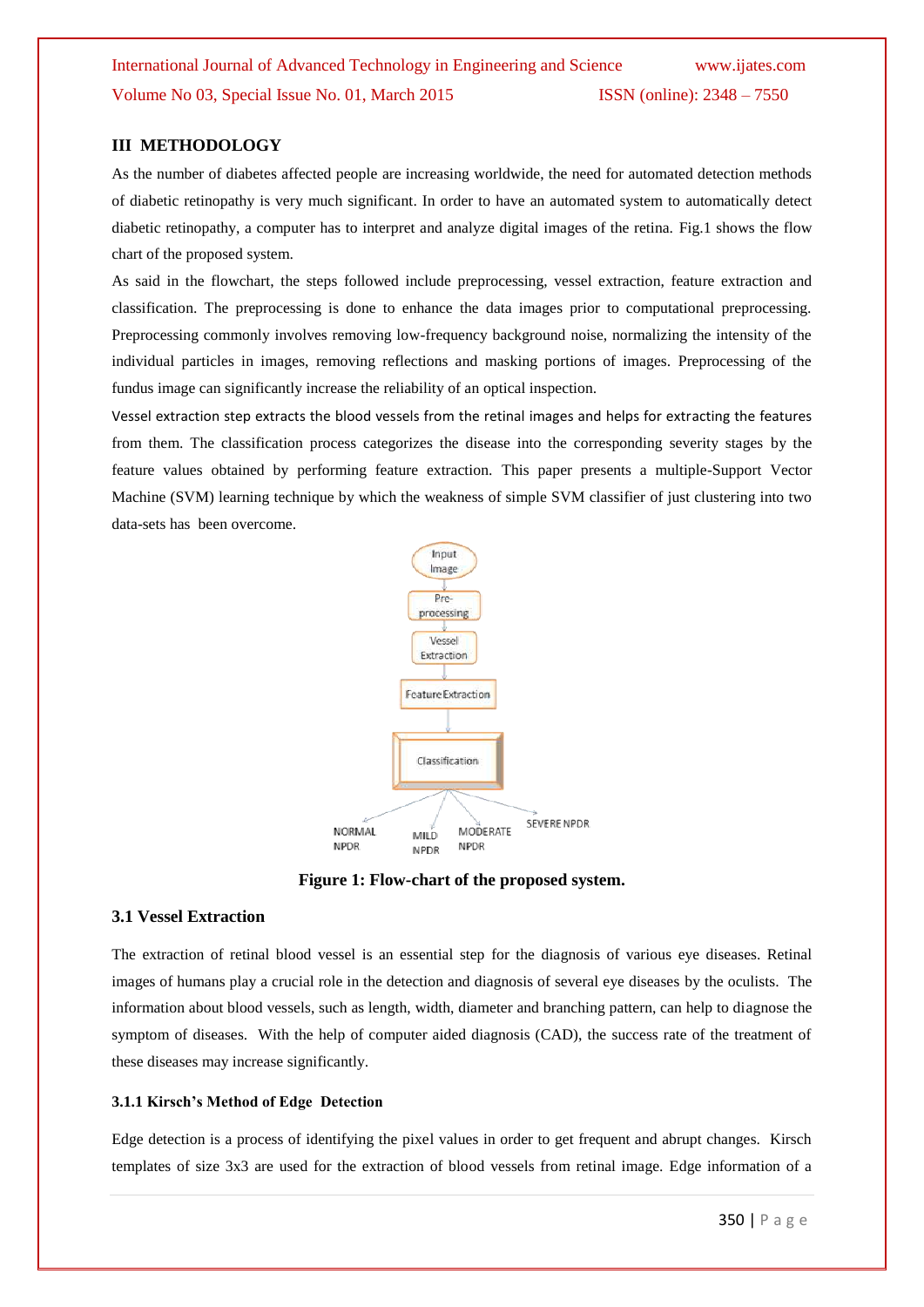particular and target pixel is checked by determining the brightness level of the neighboring pixels. If there is no major difference in the brightness levels then there is no possibility of edge in the image.

In this paper Kirsch template technique is used for the extraction blood vessels from retinal images. The Kirsch edge detection algorithm uses a single mask of size 3x3 and rotates it in 45 degree increments through all 8 directions.

The edge magnitude of the Kirsch operator is calculated as the maximum magnitude across all directions. The matrix contains the information of a pixel and its neighbors. The Kirsch algorithm detects direction of the edge as well as an edge. Accordingly, there are eight possible directions : South, East, North, West, North-East, South-East, South-West and North-West. Out of the several templates the biggest one is considered for the output value and later the edges are extracted. Kirsch template can set and reset the threshold values to obtain most suitable edge of images. Kirsch template works well for images having clear distinction between the foreground and background. Since the retinal blood vessels can be considered as required foreground information from fundus images, Kirsch algorithm can be effectively applied.

#### **3.2 Feature Extraction & Classification**

Features are the individual measurable properties which help for classification. A good feature should be consistent over several images of the same scene. Features should be invariant towards certain transformations and should also be insensitive to noise. Feature extraction is the process of generating features to be used in the selection and classification tasks which constructs a set of application-dependant features.

Classification is a process in which individual items are grouped based on the similarity between the item and the description of the group. The classification task determines which parts of the image belong to the object of interest. This paper presents a multi-SVM based diabetic retinopathy screening system. SVM normally classifies data into two clusters. The main advantage of this multi-SVM based system is that it can be used to classify the object of interest into two or more clusters by which the normal, mild, moderate, severe and proliferative stages of the disease can be distinctly classified.

#### **IV RESULTS & DISCUSSIONS**

In this section, the simulation results are presented. The fundus images has been collected from the Diabetic Retinopathy Database, DRIVE Database and from **Vasan Eye Care Hospital**, **Chaithanya Institute of Ophthalmology and Visual Sciences, Trivandrum**.

The input retinal image is in the RGB format, which is shown in Fig.2. The image in Fig.2 is converted into the grayscale range as shown in Fig.3.



 **Figure 2 : Input fundus image. Figure 3 : Gray-scale Image.**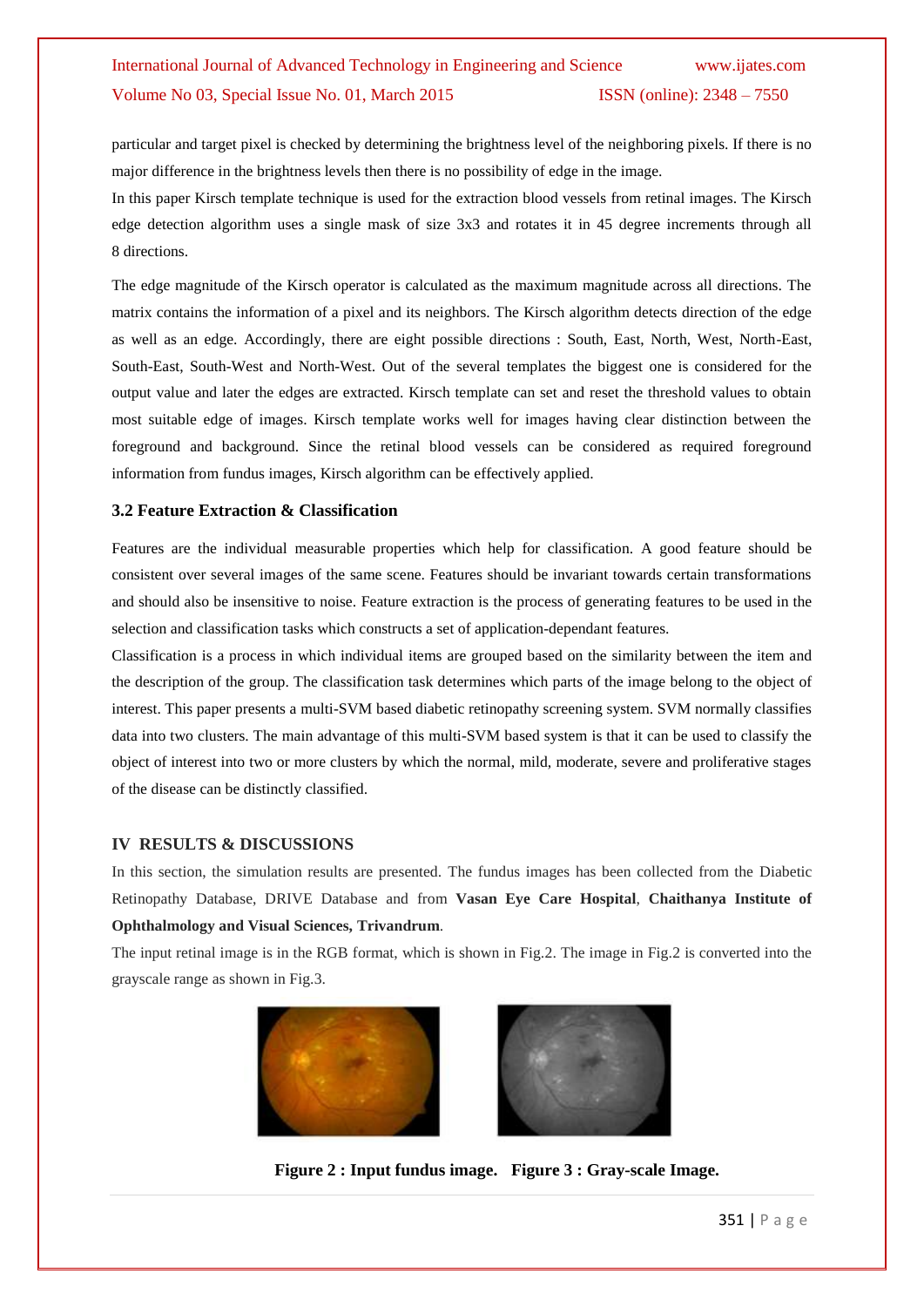The RGB to Grayscale conversion is done to increase the dynamic range of the image. Also, the retinal features can be analyzed much easily using the grayscale form of the image.

Fig.4a) shows the histogram of the grayscale image shown in Fig.3. The histogram of the image is taken to represent the intensity values of the image graphically. Histogram equalization is performed to represent the scattered average values in the original histogram. Fig.4b) shows the equalized histogram of the input inamge.

The grayscale image is adjusted such that it becomes considerably sharp and retinal features are displayed more clearly, which is shown in Fig.5a). Contour mapping of the adjusted input is showed in Fig.5b) which clearly depicts the retinal lesions.

Fig.6 shows the 8 possible vessel extracts of the input retinal image, obtained by using the Kirsch's Template or Kirsch's edge detection algorithm.



**Figure 4 : a) Histogram of the grayscale image, b) Equalized histogram of 5 a).**





**Figure 6 : Eight Possible Vessel Extracts of the input image using Kirsch's Template.**

352 | P a g e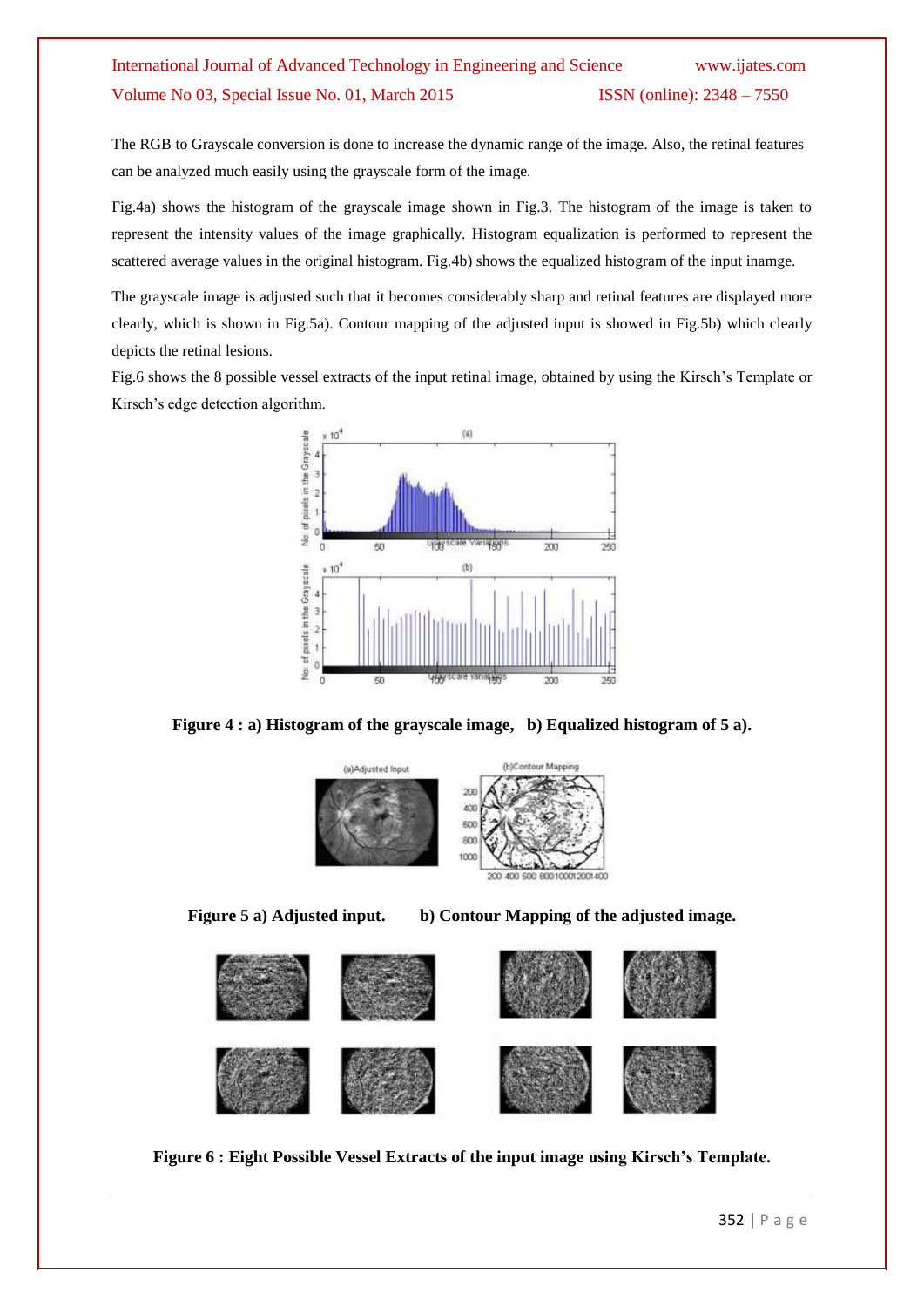The difference in the major stages of the disease can be figuratively represented as in Figures 7-11 along with their graphical histogram and equalized histogram representations. The changes in the histogram are due to the variations in the texture and feature values of the different images used. Fig.12 represents the outcome of the multi-SVM based classification process.



**Fig 7 : Representation of the Normal stage of DR. Fig 8 : Representation of the Mild stage of DR**.





**Fig 9 : Representation of the Moderate stage of DR. Fig 10 : Representation of the Severe stage of DR.**



**Figure 11 : Representation of the Proliferative stage of DR.**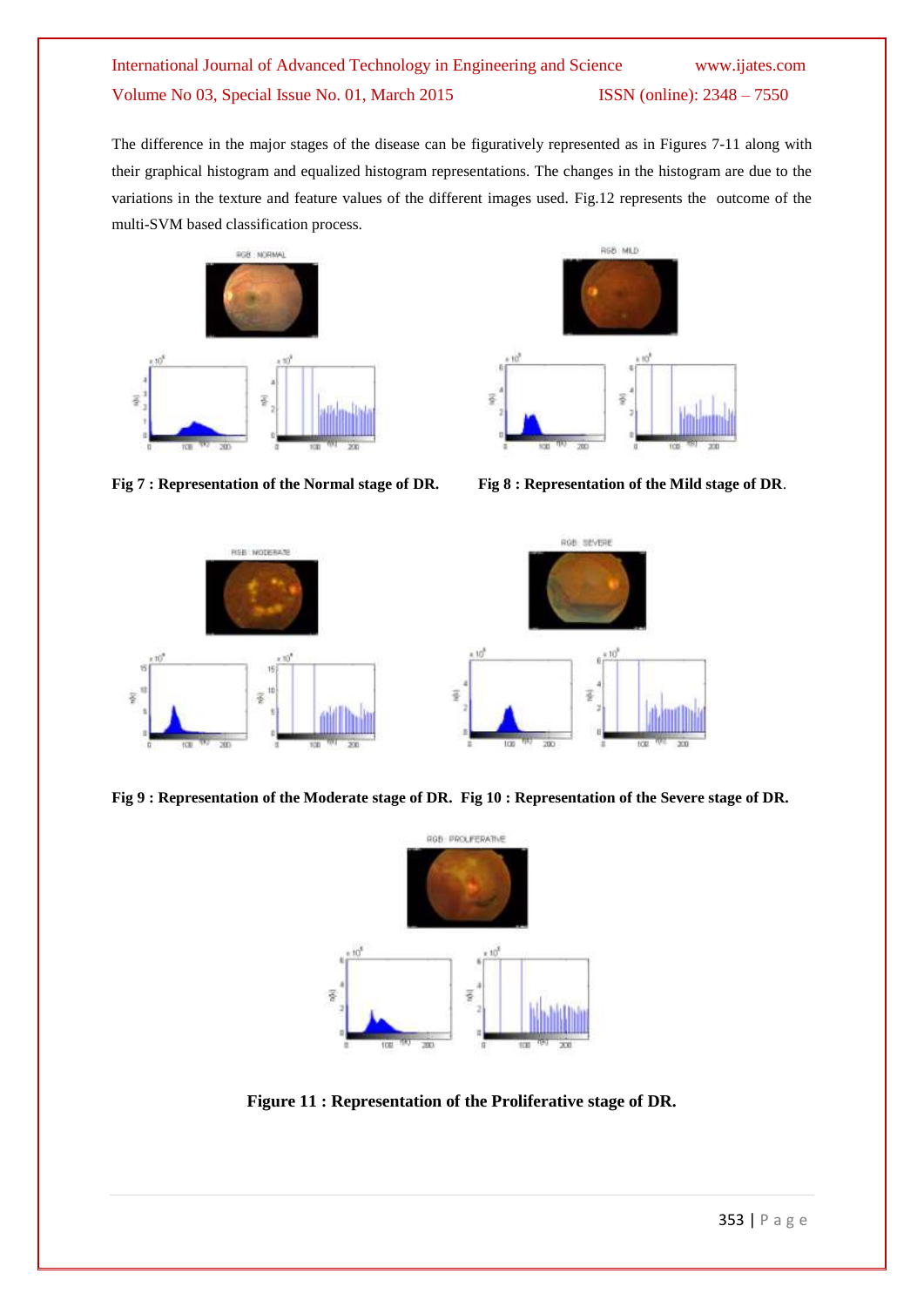International Journal of Advanced Technology in Engineering and Science www.ijates.com

### Volume No 03, Special Issue No. 01, March 2015 ISSN (online): 2348 - 7550

| Current Folder                                                                                   | Conversion Window                                                                                                                                                                                                                                                                                                                                                                                                                                                                                                                                                                                      | 由            | Wertquere                                                                                                                                                                                                                                                                                                                                                                                                                                                                                                                                                                                                        |
|--------------------------------------------------------------------------------------------------|--------------------------------------------------------------------------------------------------------------------------------------------------------------------------------------------------------------------------------------------------------------------------------------------------------------------------------------------------------------------------------------------------------------------------------------------------------------------------------------------------------------------------------------------------------------------------------------------------------|--------------|------------------------------------------------------------------------------------------------------------------------------------------------------------------------------------------------------------------------------------------------------------------------------------------------------------------------------------------------------------------------------------------------------------------------------------------------------------------------------------------------------------------------------------------------------------------------------------------------------------------|
| <b>Name in</b>                                                                                   | (E) New to MATLABT Watch this Value, see Economy, or real Gatting Statistic                                                                                                                                                                                                                                                                                                                                                                                                                                                                                                                            | $\mathbb{R}$ | <b>Value</b><br>Name -                                                                                                                                                                                                                                                                                                                                                                                                                                                                                                                                                                                           |
| database<br><b>Bushington</b><br><b>FEATURE mat</b><br><sup>8</sup> Testing m.<br>F. Training in | Darming: Jespe La ton big to fit on avress: displaying at \$28<br>> In unatrolatecimizationities at 12<br>In pathole at 312<br>De Terting at 12<br>Warning: Doope is the hog no fit on serven: displaying at fit<br>h Em inschneistigetowestinishess at Ti<br>Dr inishmy at 232<br>In Tasting At. 17<br>Machine: Deeps La too big to fit on scosse; displaying at ITA<br>> In implications that classified at Ti<br>In anotas at III.<br>De Fersing at 40<br>14.0979 -0.1912<br>0.0415 0.0471<br>2.4082<br>0.0111<br>0.7452<br>96.33<br><b>B</b> Realt <b>Scale Company</b><br>Seven NFDR<br>$\propto$ |              | 田田<br>16.0976<br>土权<br>$-2.1952$<br>田村<br>2,4942<br>84774<br>$\frac{1}{2}$ Fit<br>田市<br>8,2452<br>$+ 14$<br>8:4613<br>$+77$<br>5,9571<br>156,0009 -0.1013 7.40<br><b>HI FEAT</b><br>TRATE<br>日5次回場 4-1012 7-49<br>- FileName<br>VrseeA25.pxg<br>Cross<br>38d clar<br><b>HIME</b><br>1252a1300 centil<br>$-44-$<br>$+1$<br>Command Holton<br>0 4 - 37-240-23 1:20 BM<br>-Testing Genesh<br>H-1- S2-May-15 11:56 28 -- 5<br>$-$ Teating<br>0-4-- 02-mar-11 2:04 PK -- 4<br>-Testing<br>0 4-- 52-mar-15 8118 88 -- 4<br>Testing<br>-4-- 23-Mar-13 13:41 IN -- 4<br>15-8-- 03-Mar-13 8140 SM -- 6<br>L. Bakkey areas |

**Figure 12 : Result of the classification task.**

#### **V CONCLUSION**

In this paper, a system for the reliable grading of fundus images has been presented for different stages of DR. A four stage model, comprising preprocessing, vessel extraction, feature extraction and classification, has been proposed. The preprocessing phase extracts background pixels to enable the processing of the further stages on the foreground pixels only. The main components, such as the vascular pattern and optic disc, are also extracted in the first phase to facilitate the later steps. The second phase performs the blood vessel extraction from the retinal images. Feature extraction phase extracts the available features from the retinal images for the purpose of grading of the disease in the final phase. The structural-SVM based classifier classifies the severity of diabetic retinopathy based on the features obtained from the retinal photographs.

#### **VI ACKNOWLEDGEMENT**

The authors wish to thank the management and Principal of K.S.R College of Engineering for providing facilities and support to carry out the research work reported in this paper.

The authors wish to convey their sincere gratitude towards Mrs.Sindhuja (P.G.Scholar, K.S.R College of Engineering, Tiruchengode) for their sincere help.

Also, the authors wish to thank the management and staff of Chaithanya Institute of Ophthalmology & Visual Sciences (**Chaithanya Eye Hospital & Research Institute**), Trivandrum for their immense support.

#### **REFERENCES**

1. *R.A. Welikalaa, J. Dehmeshkia, A. Hoppea, V. Tahb, S. Mannc,T.H. Williamsonc, S.A. Barman,*  Automated detection of proliferative diabetic retinopathy using a modified line operator and dual classification*,* ELSEVIER Computer methods and programs in biomedicine, 2014.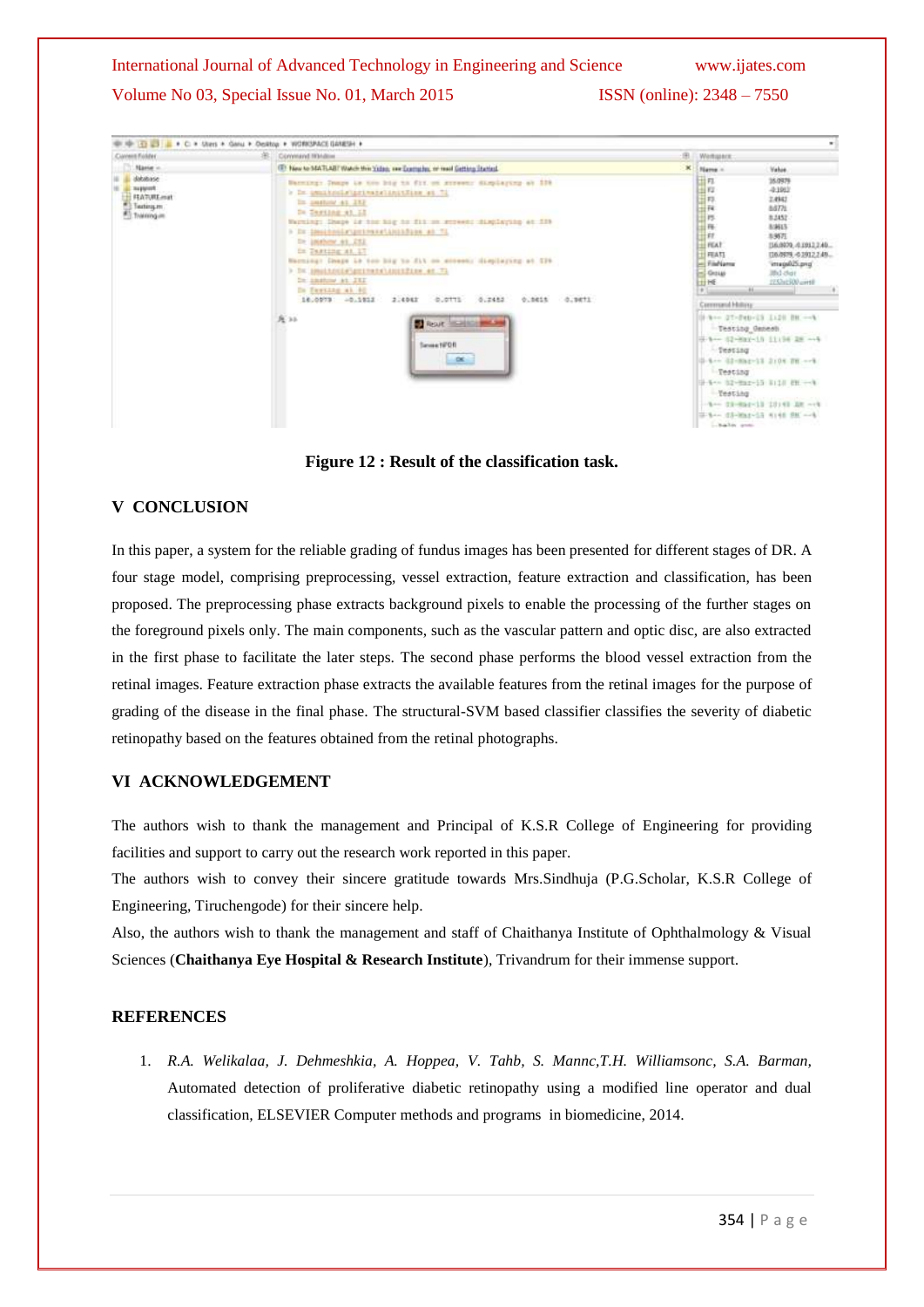- 2. A.D. Fleming, K.A. Goatman, S. Philip, G.J. Prescott, P.F. Sharp, J.A. Olson, Automated grading for diabetic retinopathy: a large-scale audit using arbitration by clinical experts, British Journal of Ophthalmology 94 (2010) 1606–1610.
- 3. T. Spencer, J.A. Olson, K.C. Mc Hardy, P.F. Sharp, J.V. Forrester, An image-processing strategy for the segmentation and quantification of microaneurysms in fluoresce in angiograms of the ocular fundus, Computers and Biomedical Research29 (1996) 284–302.
- 4. M. Niemeijer, B. van Ginneken, J. Staal, M.S.A.Suttorp-Schulten, M.D. Abramoff, Automatic detection of red lesions in digital color fundus photographs, IEEE Transactions on Medical Imaging 24 (2005) 584–592.
- 5. A. Sopharak, B. Uyyanonvara, S.A. Barman, Simple hybrid method for fine microaneurysm detection from non-dilated diabetic retinopathy retinal images, Computerized Medical Imaging and Graphics 37 (2013) 394–402.
- 6. L. Tang, M. Niemeijer, J.M. Reinhardt, M.K. Garvin, M.D.Abramoff, Splat feature classification with application to retinal hemorrhage detection in fundus images, IEEE Transactions on Medical Imaging 32 (2013) 364–375.
- 7. M.D. Saleh, C. Eswaran, An automated decision-support system for non-proliferative diabetic retinopathy disease based on MAs and HAs detection, Computer Methods and Programs in Biomedicine 108 (2012) 186–196.
- 8. T. Walter, J. Klein, P. Massin, A. Erginay, A contribution of image processing to the diagnosis of diabetic retinopathy-detection of exudates in color fundus images of the human retina, IEEE Transactions on Medical Imaging 21(2002) 1236–1243.
- 9. A. Sopharak, B. Uyyanonvara, S.A. Barman, Automatic exudate detection from non-dilated diabetic retinopathy retinal images using fuzzy C-means clustering, Sensors 9(2009) 2148–2161.
- 10. A. Sopharak, M.N. Dailey, B. Uyyanonvara, S.A. Barman, T.Williamson, K.T. Nwe, et al., Machine learning approach to automatic exudate detection in retinal images from diabetic patients, Journal of Modern Optics 57 (2010) 124–135.
- 11. A. Osareh, M. Mirmehdi, B. Thomas, R. Markham, Automated identification of diabetic retinal exudates in digital colour images, British Journal of Ophthalmology 87(2003) 1220–1223.
- 12. D. Youssef, N.H. Solouma, Accurate detection of blood vessels improves the detection of exudates in color fundus images, Computer Methods and Programs in Biomedicine108 (2012) 1052–1061.
- 13. L. Zhang, Q. Li, J. You, D. Zhang, A modified matched filter with double-sided thresholding for screening proliferative diabetic retinopathy, IEEE Transactions on Information Technology in Biomedicine 13 (2009) 528–534.
- 14. B. Zhang, L. Zhang, L. Zhang, F. Karray, Retinal vessel extraction by matched filter with first-order derivative of Gaussian, Computers in Biology and Medicine 40 (2010)438–445.
- 15. G.S. Ramlugun, V.K. Nagarajan, C. Chakraborty, Small retinal vessels extraction towards proliferative diabetic retinopathy screening, Expert Systems with Applications 39 (2012)1141–1146.